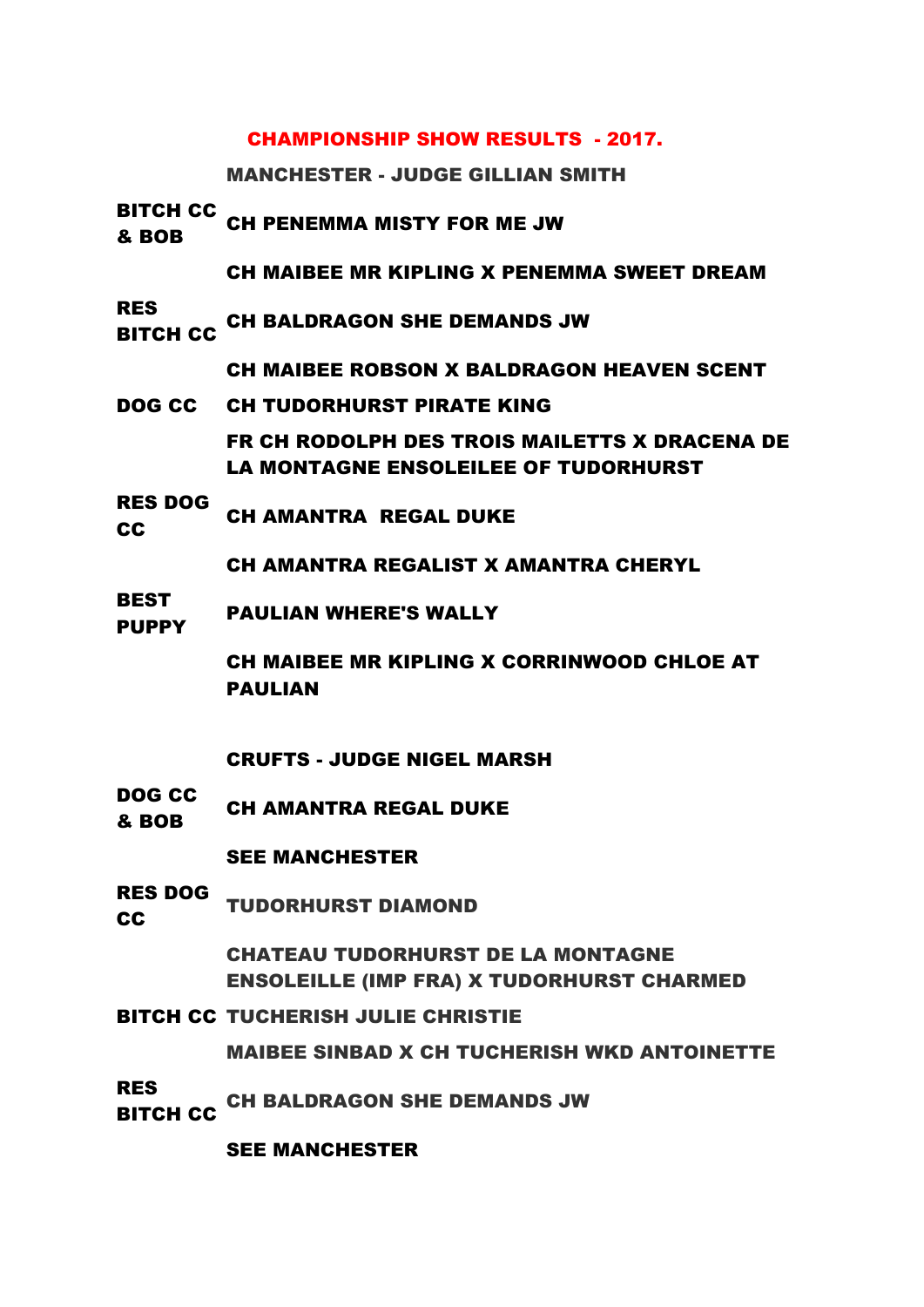BEST PUPPY PAULIAN WHERE'S WALLY

SEE MANCHESTER

UK TOY DOG - JUDGE ANNUKKA PALOHEIMO

DOG CC **EVY CH TUDORHURST DIAMOND**<br>& BOB

#### SEE CRUFTS

# RES DOG **CC** CH TUDORHURST COMMODORE

CHATEAU TUDORHURST DE LA MONTAGNE ENSOLEILLE (IMP FRA) X TUDORHURST CHARMED

#### BITCH CC MARCHOG MACFLANNELETTE

ISCALYN'S CELTIC KNIGHT CELXO X MARCHOG MIMI BON BON

#### RES

..\_\_<br>BITCH CC CH PAULIAN PRUDENCE FOR BEEWYE JW

CH MAIBEE TEDDIE X CH PAULIAN PATIENCE JW

**BEST** PUPPY COFTON DANCING THOUGH LIFE

> STONEPIT BUSTER KEYTON AT LANKCOMBE X COFTON THE WIZARD AND I

### NORTHERN KCS CH - JUDGE ROS BAKER

BITCH CC **EXAMPLE CH BALDRAGON SHE DEMANDS JW**<br>& BOB

### SEE MANCHESTER

RES

..\_<del>\_</del><br>BITCH CC MARCHOG MACFLANNELETTE

### SEE UK TOY DOG

DOG CC CH AMANTRA REGAL DUKE

SEE MANCHESTER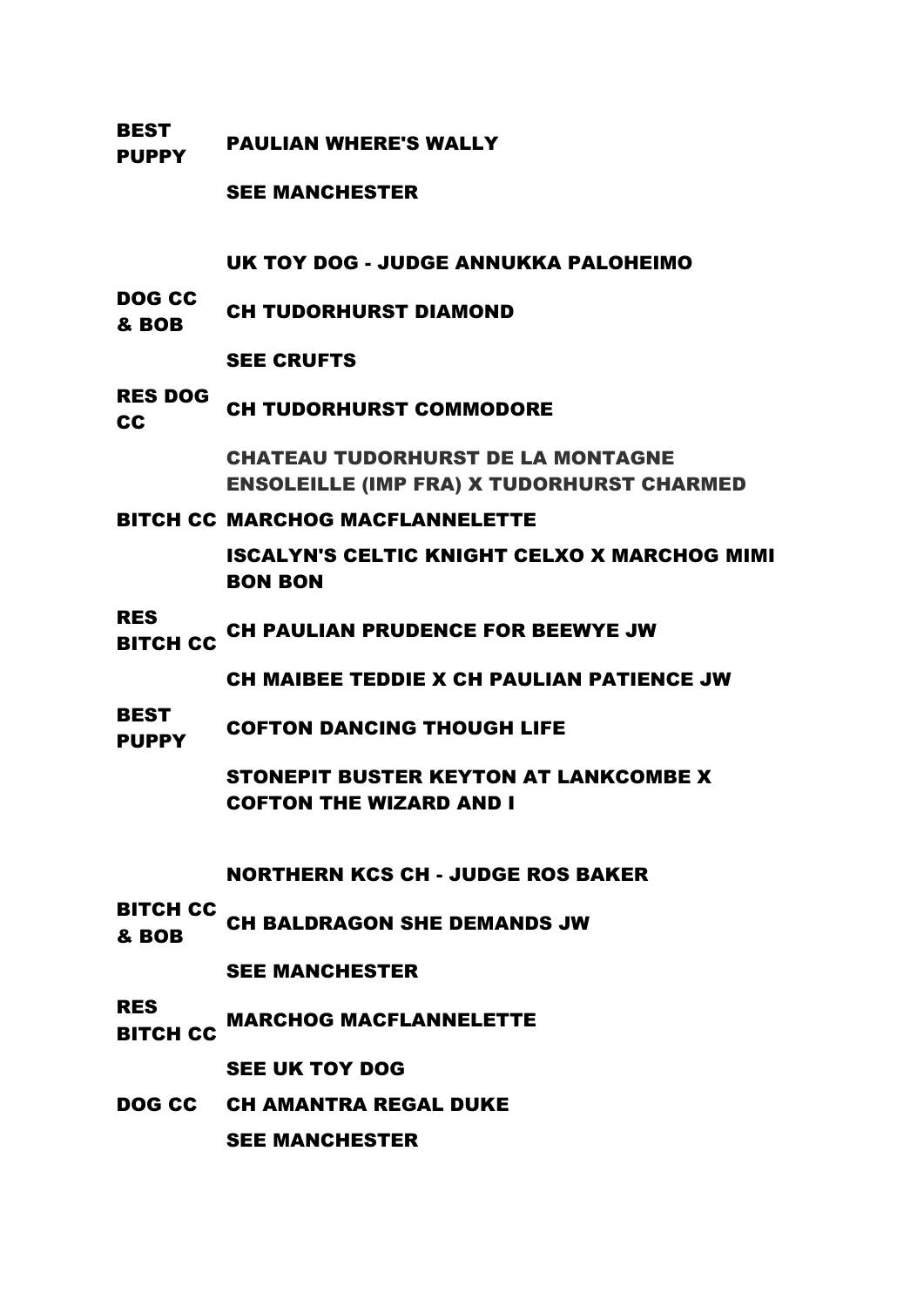### RES DOG CH MAIBEE TEDDIE

CH TEWHIT TYPHOON X MAIBEE RACHAEL

BEST PUPPY PAULIAN WERE'S WALLY

SEE MANCHESTER

WELKS - JUDGE JENNIFER MATCHES

DOG CC **EVELOCE CH AMANTRA REGAL DUKE** 

SEE MANCHESTER

RES DOG **CC LANOLA GIORGIO ARMANI WITH SIMANNIE** 

> CH COFTON A TEAM DAYDREAM X CH MAIBEE CLEMENTINE OF LANOLA SHCM

BITCH CC CH PENEMMA MISTY FOR ME JW

SEE MANCHESTER

RES

..\_\_<br>BITCH CC CH TUCHERISH JULIE CHRISTIE

SEE CRUFTS

BEST PUPPY PAULIAN WERE'S WALLY

SEE MANCHESTER

THE KING CHARLES SPANIEL CLUB - JUDGE KEVAN **BERRY** 

BITCH CC **EXAMPLE CH BALDRAGON SHE DEMANDS JW<br>& BIS** 

SEE MANCHESTER

RES

..\_\_<br>BITCH CC COFTON WINTER TIME TALE AT HEADRA

CH MAIBEE MR KIPLING X COFTON FIELDS OF GOLD

DOG CC AMANTRA REGIUS OF FEORLIG SHCM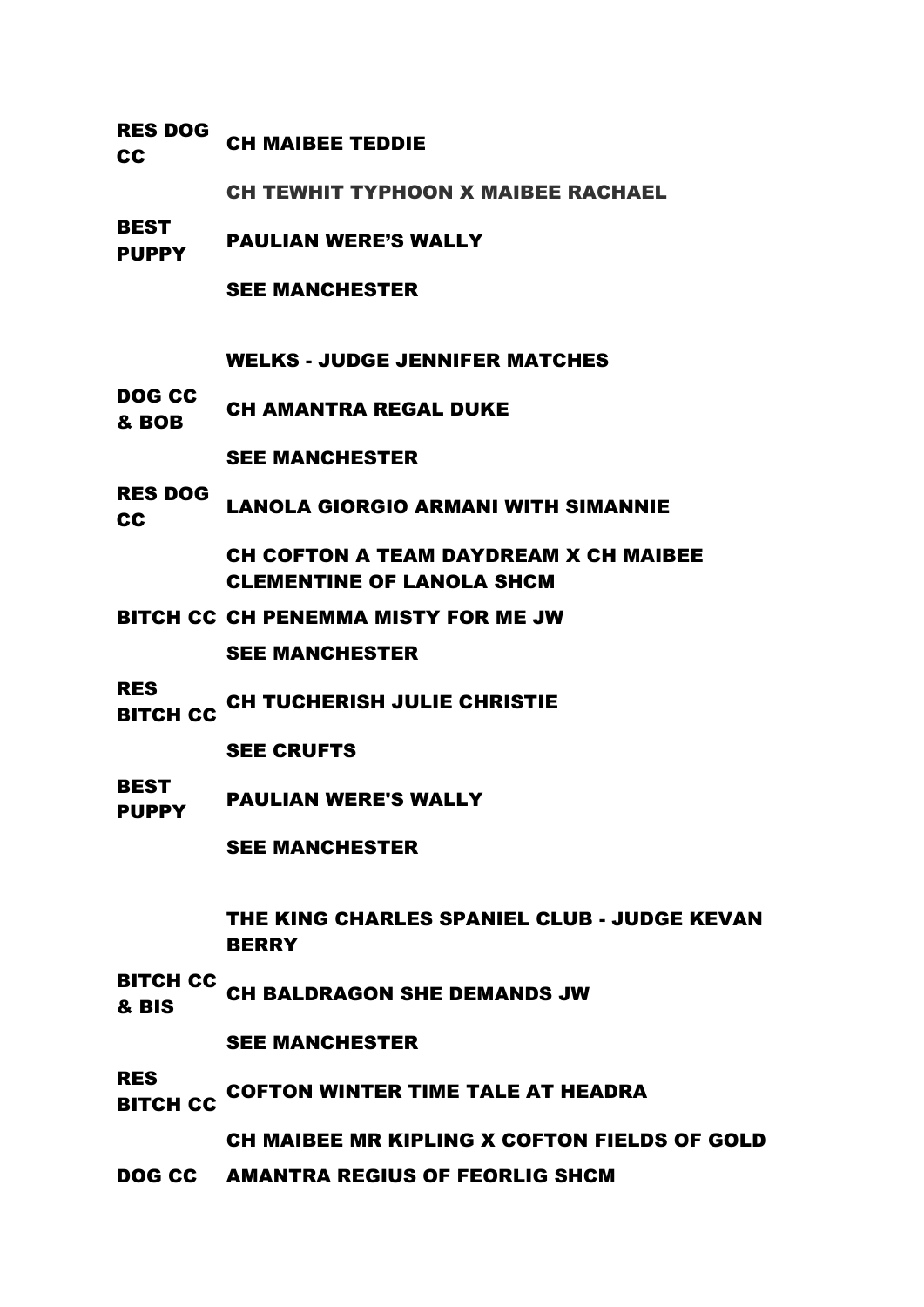CH AMANTRA REGALIST X AMANTRA CHERYL

RES DOG **CC** CH TUDORHURST COMMODORE

SEE UK TOY DOG

**BEST PUPPY** PAULIAN WERE'S WALLY

SEE MANCHESTER

NATIONAL DOG SHOW - JUDGE: MR BRYAN CLAYDON

BITCH CC **EXECUTE CH PENEMMA MISTY FOR ME JW**<br>& BOB

SEE MANCHESTER

RES NLU<br>BITCH CC CH AMANTRA REGALIA JW

CH AMANTRA REGALIST X AMANTRA CHERYL

- DOG CC CH TUDORHURST COMMODORE SEE UK TOY DOG
- RES DOG **CC** SUPER SYDNEY FOR POLTOMIC

ROSSBONY THE BARRON AT STONEPIT X STONEPIT

LILY MAE

BEST PUPPY PAULIAN WHERE'S WALLY

SEE MANCHESTER

# SKC MAY - JUDGE BRIAN RIX

DOG CC **BOB AMANTRA REGIUS OF FEORLIG SHCM** 

SEE KCS CLUB

RES DOG **CONGRESSION CH MAIBEE ORLANDO**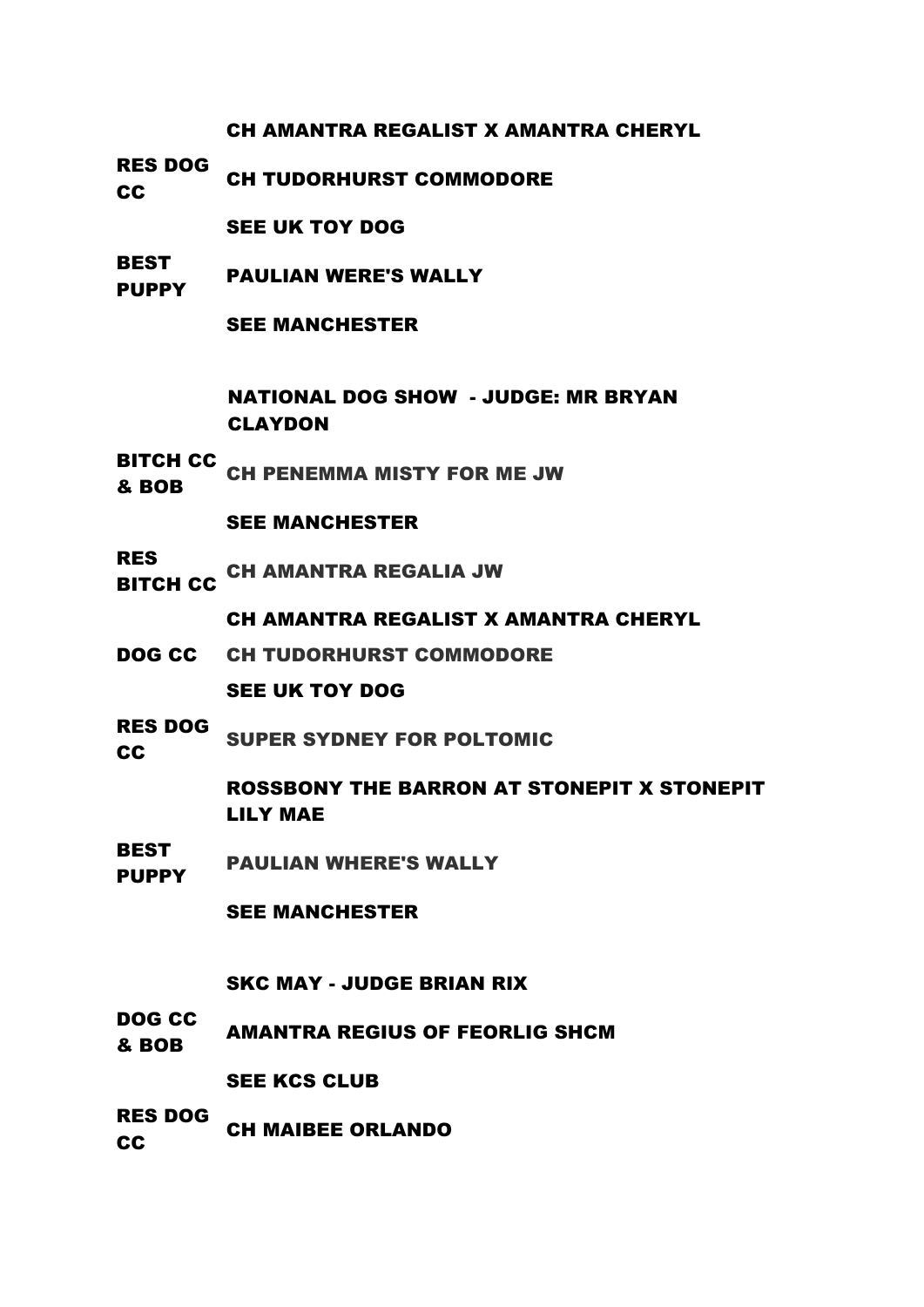#### CH MAIBEE THEO X MAIBEE ROSE TINT

BITCH CC COFTON WINTER TIME TALE AT HEADRA JW SEE KCS CLUB

RES ..\_\_<br>BITCH CC CH PENEMMA MISTY FOR ME JW

SEE MANCHESTER

**BEST** PUPPY BALDRAGON HOLD THAT THOUGHT

CH MAIBEE THEO X COFTON FIELDS OF GOLD

BATH - JUDGE JEFF HORSWELL

- BITCH CC
- **EXAMPLE CH BALDRAGON SHE DEMANDS JW**<br>& BOB

SEE MANCHESTER

RES

..\_\_<br>BITCH CC TOVARICH TRULY FAIR FOR KASAMANDA

COFTON CRAZY FOR YOU X LEVICOS LADETTE TO LADY

DOG CC CH TUDORHURST COMMODORE

SEE UK TOY DOG

RES DOG KASAMANDA JUST A DREAM FOR MARCHOG

> CH COFTON A TEAM DREAM X KASAMANDA MISS SUNSHINE

BEST PLOT BALDRAGON HOLD THAT THOUGHT

SEE SKC

SOUTHERN COUNTIES JUDGE RON STEWART

DOG CC **EVELOCE CH CHACOMBE ROYAL GIFT TO BRENDEK** 

> CH MAIBEE TEDDIE X BALDRAGON ENVY ME OF CHACOMBE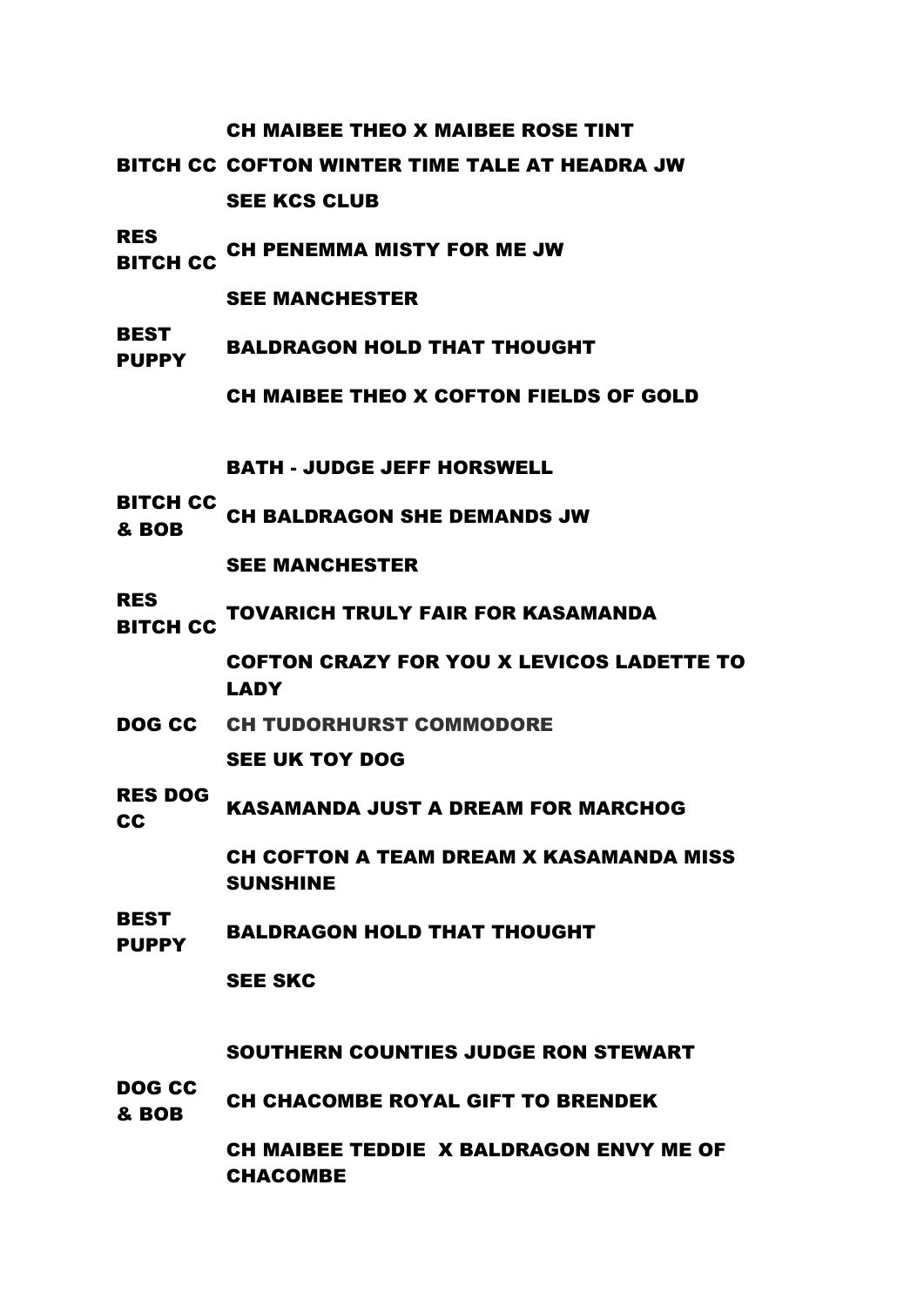RES DOG RES DUG TOMODACHI AT ALAMBRA

> ALAMBRA BLACK DIAMOND X EURYICE DE LA RIVEROISE

BITCH CC CH BALDRAGON SHE DEMANDS JW

SEE MANCHESTER

RES

NLS<br>BITCH CC TOVARICH TRULY FAIR FOR KASAMANDA

SEE BATH

BEST **PUPPY** COFTON DANCING THROUGH LIFE

SEE UK TOY DOG

THREE COUNTIES - JUDGE ANDREW BRACE

DOG CC **BOB CAVELLA COOKIE OF CWMTIRION** 

> DOWNSBANK JOSHUA X CWMTIRION SWEET LULLABY OF CAVELLA

RES DOG **CC** AMANTRA CHORALE

> AMANTRA CHORALIST X AMANTRA MELROSE AMELIA (IMP)

BITCH CC CH AMANTRA REGALIA JW

SEE DOG SHOW NATIONAL

RES ..\_\_<br>BITCH CC MARCHOG MACFLANNELETTE

SEE UK TOY DOG

BEST PUPPY BALDRAGON HOLD THAT THOUGHT

SEE SKC

BORDER UNION - JUDGE MEA KENDALL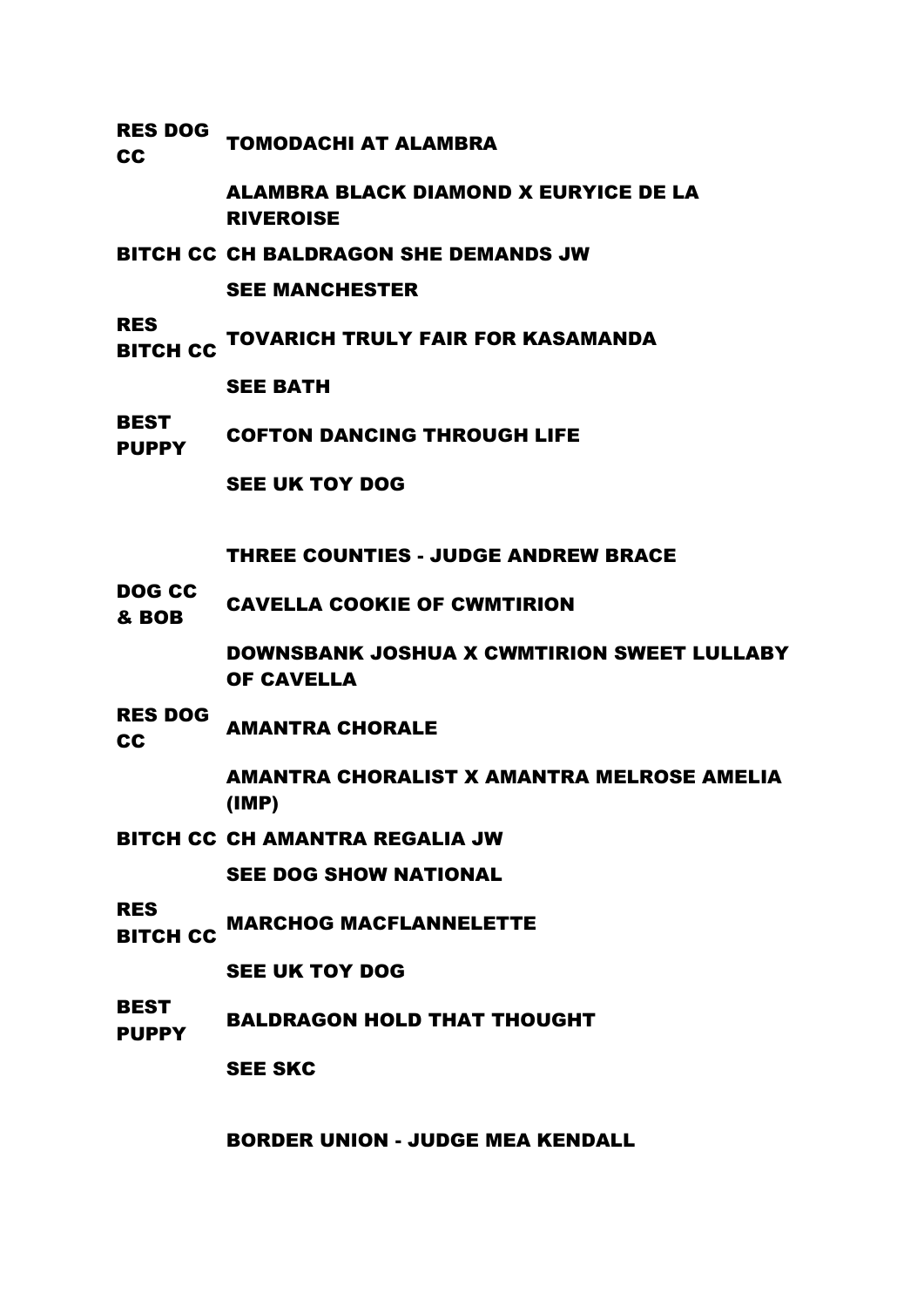BITCH CC **EXAMPLE CH BALDRAGON SHE DEMANDS JW**<br>& BOB SEE MANCHESTER RES .....<br>BITCH CC COFTON FAIRY TALE CH MAIBEE MR KIPLING X COFTON FIELDS OF GOLD DOG CC CH/USA GCH MAIBEE ORLANDO SEE SKC MAY RES DOG **CC** KHANDRO NO REGRETS BALDRAGON BERKELEY FOR KANDRO X NISYROS INDIANA FOR KHANDRO **BEST** PUPPY COFTON DANCING THROUGH LIFE SEE UK TOY DOG BLACKPOOL - JUDGE JOHN BLEWETT DOG CC **EXECUTE:** CH/AM GCH MAIBEE ORLANDO SEE SKC MAY RES DOG **CC** LORPHIL RED RIVER CH TUCHERISH SUNDANCE JW XLORPHIL RED SLIPPER BITCH CC TUDORHURST BEATRICE AT BRENDEK FR CH RODOLPH DES TROIS MAILETTS X DRACENA DE LA MONTAGNE ENSOLEILEE OF TUDORHURST RES ..\_\_<br>BITCH CC CH BALDRAGON SHE DEMANDS JW SEE MANCHESTER BEST PUPPY LORPHIL LOST TREASURE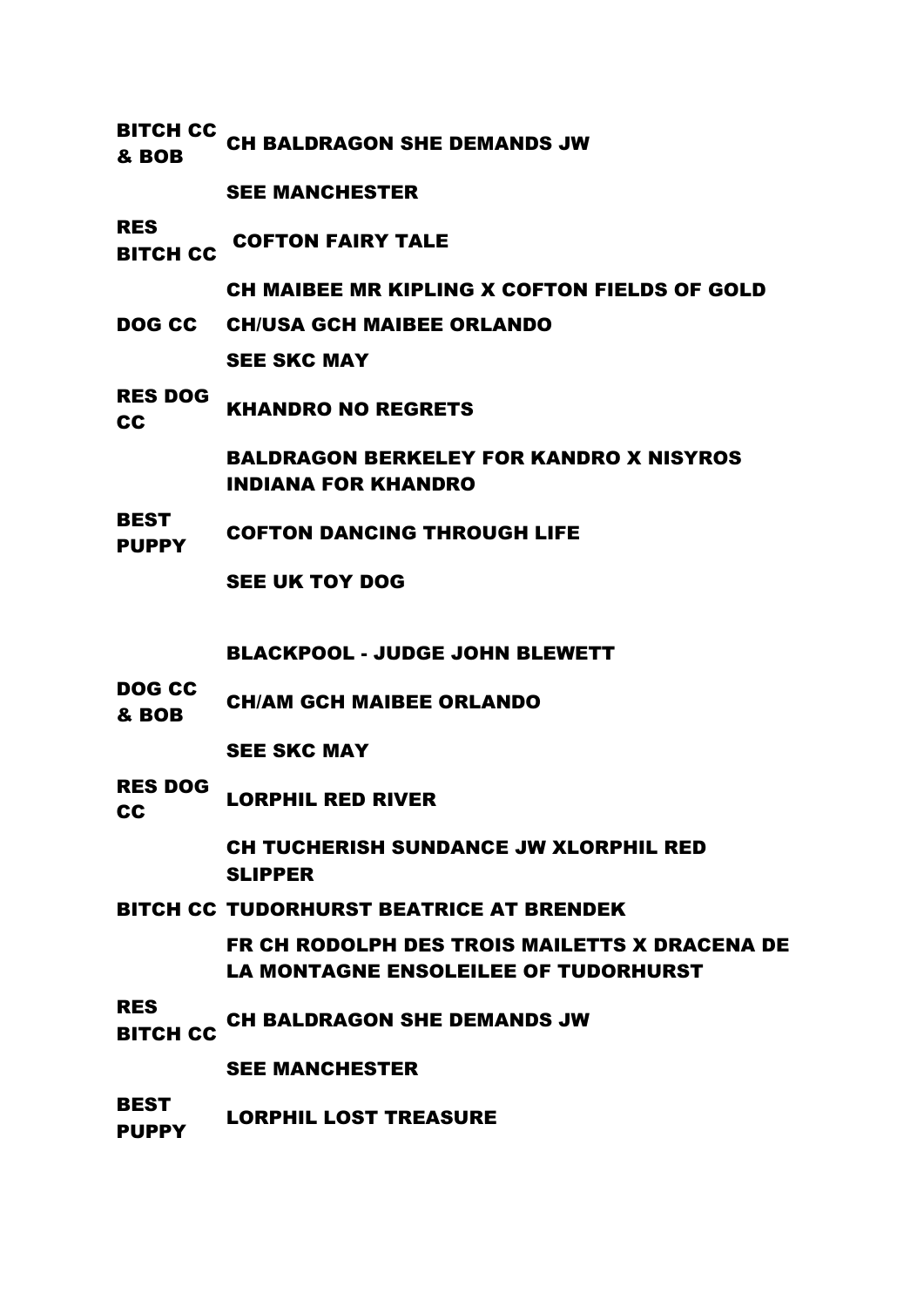LORPHIL TREASURE ISLAND X LORPHIL LADY MEGGINICH

WINDSOR -JUDGE MR MICHAEL QUINNEY

DOG CC **BOB** CH TUDORHURST COMMODORE

SEE UK TOY DOG

RES DOG **CC** CH AMANTRA REGAL DUKE

SEE MANCHESTER

BITCH CC AMANTRA TRUFFLE

AMANTRA TREASURE CHEST X AMANTRA SUMMER CHEER

- RES<br>BITCH CC
	- BALDRAGON HOLD THAT THOUGHT

SEE SKC

BEST PUPPY BALDRAGON HOLD THAT THOUGHT

SEE SKC

### LEEDS - JUDGE SANDRA BOYER

DOG CC **BOB** CH TUDORHURST DIAMOND

SEE CRUFTS

RES DOG RES DUCTMARCHOG MACTARTAN CELXO

> ISCALYN'S CELTIC KNIGHT CELXO X MARCHOG MIMI BON BON

BITCH CC CH BALDRAGON SHE DEMANDS JW

SEE MANCHESTER

RES

..\_\_<br>BITCH CC WINIE OD DVOU ORECHU AND TUCHERISH (IMP CZ)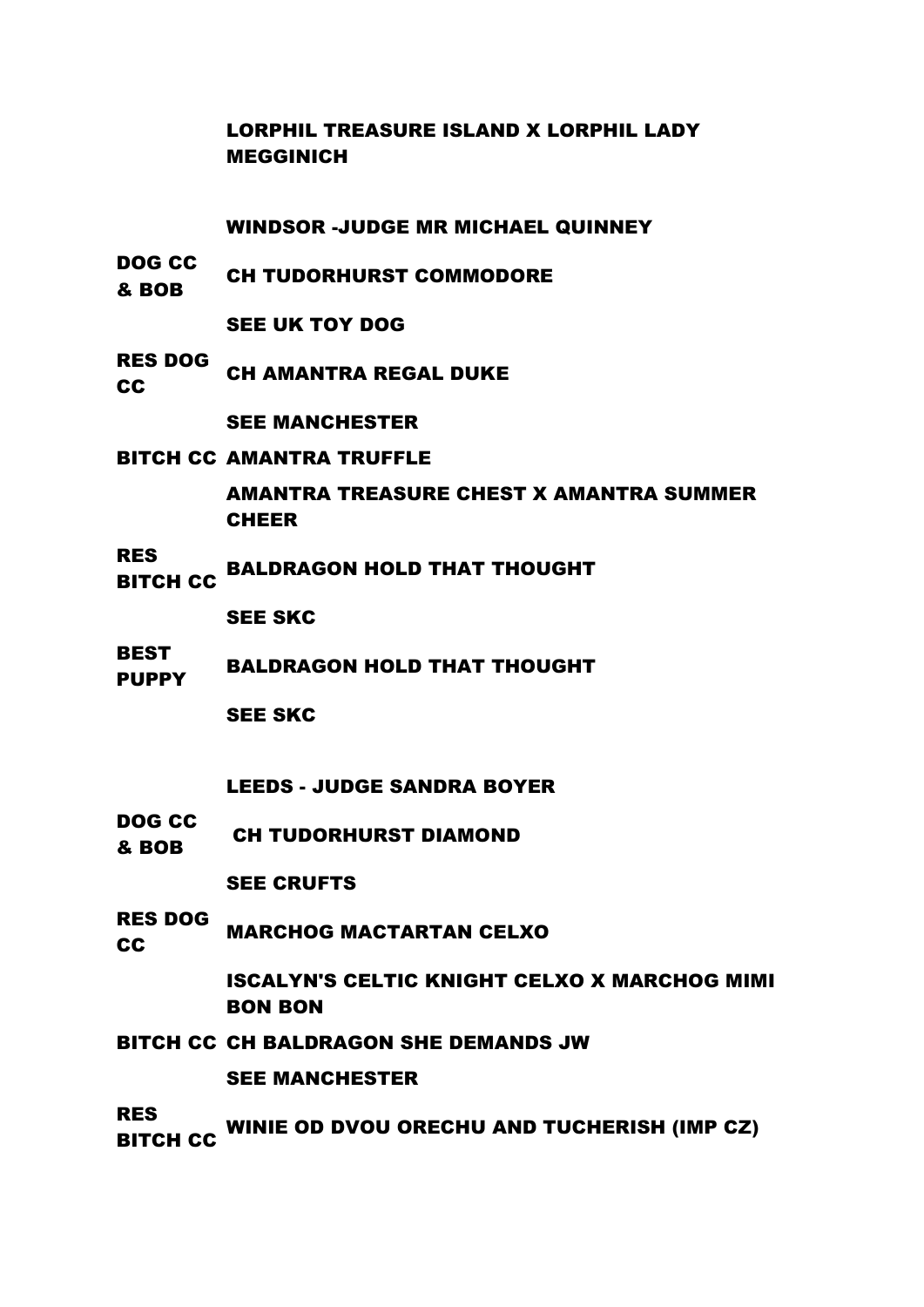CH JEWEL RUBINSKY SKARB X SHEALAGH OD DVOU **ORECHU** 

BEST PUPPY BALDRAGON EARL LEICESTER TAF

CH MAIBEE THEO X COFTON FIELDS OF GOLD

PAIGNTON - JUDGE DAVID MOGER

BITCH CC **EXAMPLE CH BALDRAGON SHE DEMANDS JW**<br>& BOB

SEE MANCHESTER

RES .....<br>BITCH CC COFTON FAIRY TALE

SEE BORDER UNION

DOG CC AMANTRA TREASURY

AMANTRA TREASURE CHEST X AMANTRA CHERRY PLUM

RES DOG RES BOOM MAYNORTH SHADES OF HEAVEN AT HOOEBARTON

> OTHMESE DHU DAVETH AT HOOEBARTON X MAYNORTH SHOW ME HEAVEN

**BEST** PLOT BALDRAGON HOLD THAT THOUGHT

SEE SKC

WELSH KC- JUDGE CHRIS DIX

DOG CC **BOB** CH AMANTRA REGAL DUKE

SEE MANCHESTER

RES DOG **CC AMANTRA CHORALE** 

SEE 3 COUNTIES

BITCH CC CH BALDRAGON SHE DEMANDS JW

SEE MANCHESTER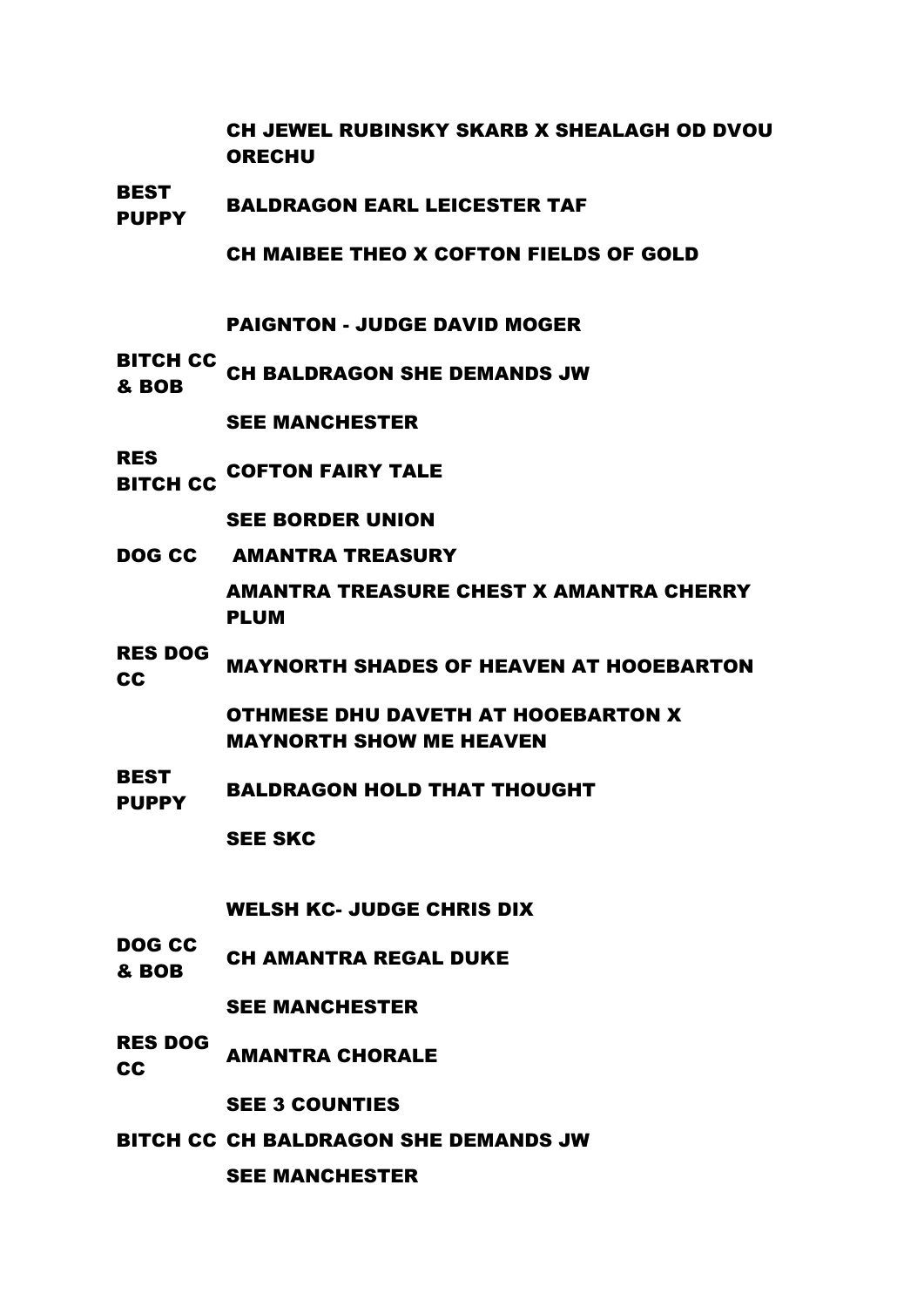## RES ..\_\_<br>BITCH CC RIVERMOOR LADY MARTHA JW

HEADRA'S WEDGEWOOD X NASTANE DOROTHY AT RIVERMOOR

#### **BEST** PUPPY BALDRAGON HOLD THAT THOUGHT

SEE SKC

CITY OF BIRMINGHAM - JUDGE JULIA PENNINGTON

DOG CC **BOB** CH AMANTRA REGAL DUKE

SEE MANCHESTER

RES DOG THE DUCK CH HEADRA'S TRULY MAGIC IS JUSTACHARMA

> CH JUSTACHARMA HE IS OUR MAGIC JW X HEADRA'S MISS CADBURY

BITCH CC RIVERMOOR LADY MARTHA JW

SEE WELSH KC

RES

BITCH CC COFTON WINTER TIME TALE AT HEADRA JW

SEE KCS CLUB

BEST PLOT LORPHIL LOST TREASURE

> LORPHIL TREASURE ISLAND X LORPHIL LADY MEGGINICH

RICHMOND - JUDGE STEPHEN RANDLE GOODWIN

DOG CC **EVELOCE CH CHACOMBE ROYAL GIFT TO BRENDEK** 

SEE SOUTHERN COUNTIES

RES DOG **CC** AMANTRA TREASURY

SEE PAIGNTON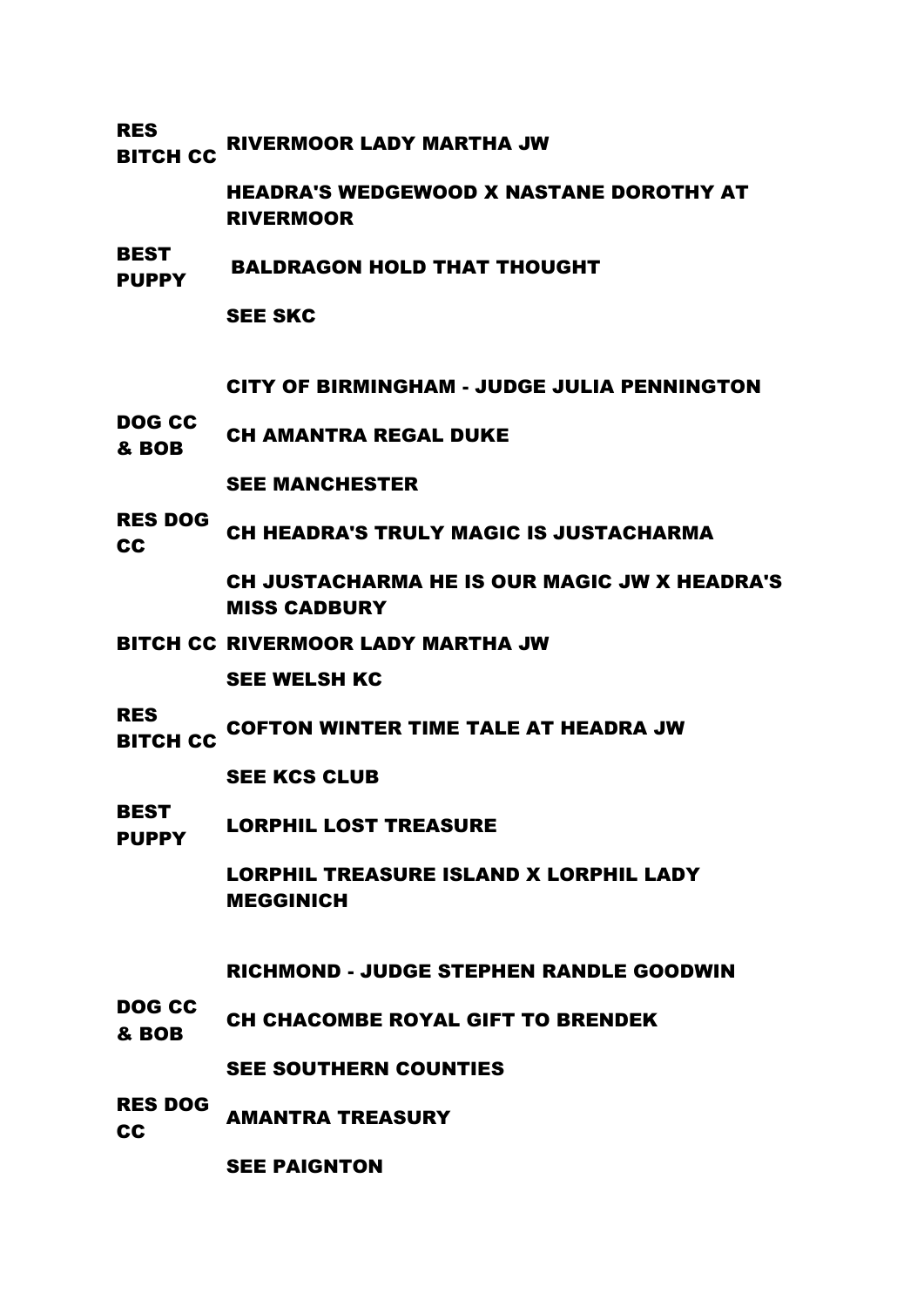BITCH CC CH BALDRAGON SHE DEMANDS JW

SEE MANCHESTER

RES

**COFTON WALKING ON SUNSHINE**<br>BITCH CC

CH/INT CH HEADRA'S CHOCOLATE D'LITEX INT CH / DUT CH COFTON SHARE MY DREAM

BEST PUPPY BALDRAGON HOLD THAT THOUGHT

SEE SKC

DARLINGTON - JUDGE PAULINE SIDGWICK

DOG CC & BOB JACRIANNA KING'S RANSOM

> CH TUDORHURST PIRATE KING X JACRIANNA SILK BROCADE

RES DOG **CC** MARCHOG MACTARTAN CELXO

SEE LEEDS

BITCH CC CH BALDRAGON SHE DEMANDS JW

SEE MANCHESTER

- RES COFTON WINTER TIME TALE AT HEADRA JW
- BITCH CC

SEE KCS CLUB

BEST **PUPPY** MITAPIP RENAISSANCE BY TUCHERISH

> MITAPIP RICH RUBY X LORPHIL LADY'S SLIPPER AT MITAPIP

DRIFFIELD - JUDGE LORRAINE GILLHESPY

DOG CC **& BOB** AMANTRA TREASURY

SEE PAIGNTON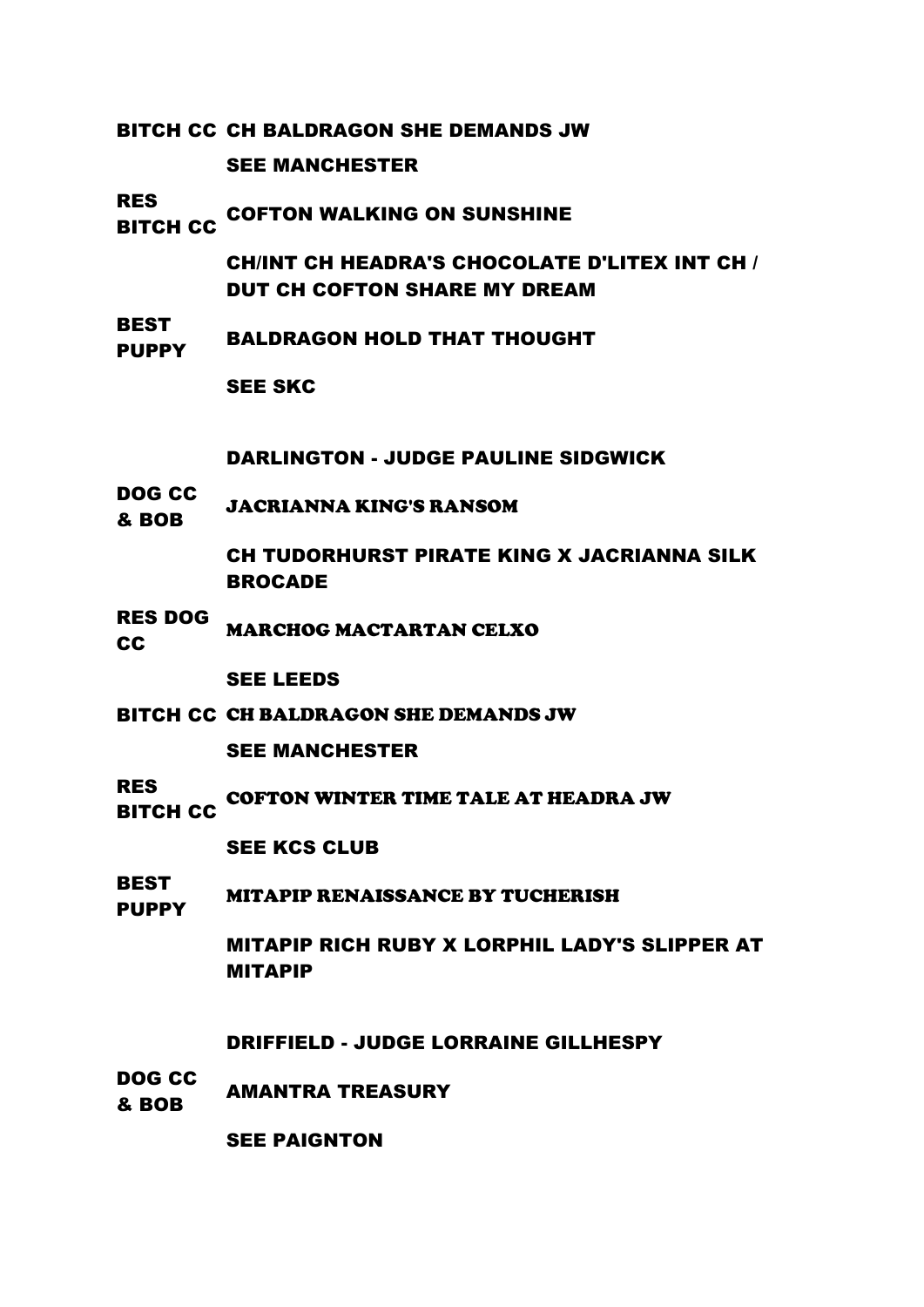RES DOG **CC** DOWNSBANK KISMET

> DOWNSBANK MONTGOMERY X DOWNSBANK EVENSONG

BITCH CC TUDORHURST BEATRICE AT BRENDEK

SEE BLACKPOOL

RES<br>BITCH CC **DOWNSBANK TIGER LILLY JW** 

> DOWNSBANK MONTGOMERY X LORPHIL GLIMPSE OF EBONY ON DOWNSBANK

BEST PUPPY MITAPIP RENAISSANCE BY TUCHERISH

SEE DARLINGTON

SOUTH WALES K A - JUDGE MRS KATHERINE STEWART

BITCH CC **EXAMPLE COFTON FAIRY TALE JW**<br>& BOB

CH MAIBEE MR KIPLING X COFTON FIELDS OF GOLD

RES

NEST TOVARICH TRULY FAIR FOR KASAMANDA

SEE BATH

- DOG CC CH CHACOMBE ROYAL GIFT TO BRENDEK SEE SOUTHERN COUNTIES
- RES DOG RES BUCK TOMODACHI AT ALAMBRA

SEE SOUTHERN COUNTIES

**BEST** PUPPY POMELO FONDANT FANCY AVEC MONLEON

> CHACOMBE REATAINED ASSET X CWMHAF TE KANAWA

> MIDLAND COUNTIES -JUDGE HOWARD OGDEN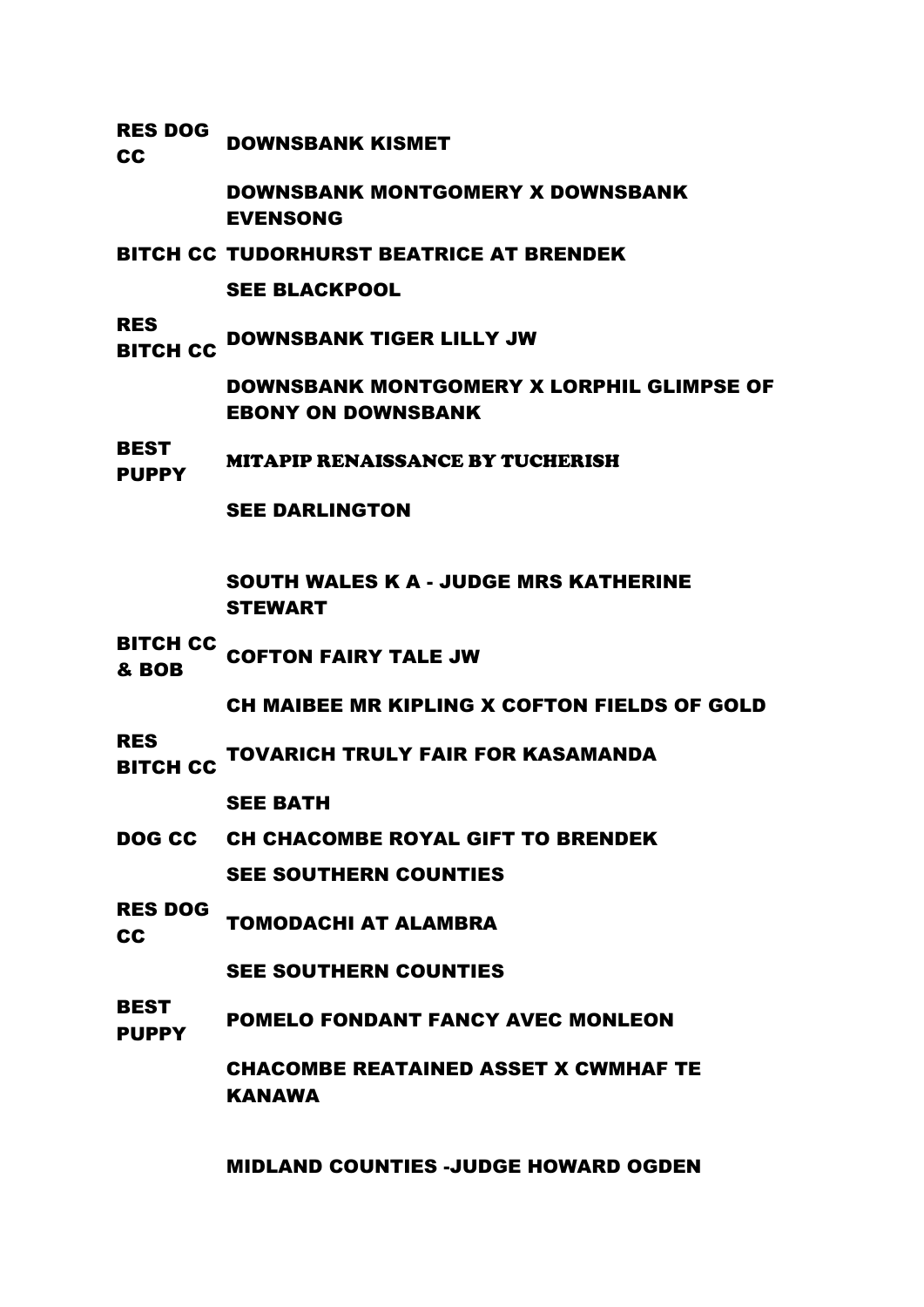| <b>BITCH CC</b><br>& BOB      | <b>CH CWMHAF TE KANAWA</b>                                                      |
|-------------------------------|---------------------------------------------------------------------------------|
|                               | <b>POMELO TRIPLE CHANCE X CWMTIRION SHE'S TOO</b><br><b>DARN HOT FOR CWMHAF</b> |
| <b>RES</b><br><b>BITCH CC</b> | <b>DOWNSBANK TIGER LILLY JW</b>                                                 |
|                               | <b>SEE DRIFFIELD</b>                                                            |
|                               | DOG CC CH CHACOMBE ROYAL GIFT TO BRENDEK                                        |
|                               | <b>SEE SOUTHERN COUNTIES</b>                                                    |
| <b>RES DOG</b><br><b>CC</b>   | <b>TUCHERISH GUILTY VERDICT</b>                                                 |
|                               | <b>KHANDRO NO REGRETS X CH TUCHERISH CLEMENCY</b>                               |
| <b>BEST</b><br><b>PUPPY</b>   | <b>BALDRAGON HOLD THAT THOUGHT</b>                                              |
|                               | <b>SEE SKC</b>                                                                  |
|                               | <b>KING CHARLES SPANIEL ASSOCIATION - JUDGE</b><br><b>CLAIRE CHAMPION</b>       |
| <b>DOG CC</b><br>& BIS        | <b>CH AMANTRA REGAL DUKE</b>                                                    |
|                               | <b>SEE MANCHESTER</b>                                                           |
| <b>RES DOG</b><br><b>CC</b>   | <b>JACRIANNA KING'S RANSOME JW</b>                                              |
|                               | <b>CH TUDORHURST PIRATE KING X JACRIANNA SILK</b><br><b>BROCADE</b>             |
| <b>BITCH CC</b><br>& RBIS     | <b>PENEMMA MISTY FOR ME</b>                                                     |
|                               | <b>SEE MANCHESTER</b>                                                           |
| <b>RES</b><br><b>BITCH CC</b> | <b>COFTON FAIRY TALE</b>                                                        |
|                               | <b>SEE SOUTH WALES</b>                                                          |
| <b>BEST</b><br><b>PUPPY</b>   | <b>BALDRAGON HOLD THAT THOUGHT</b>                                              |